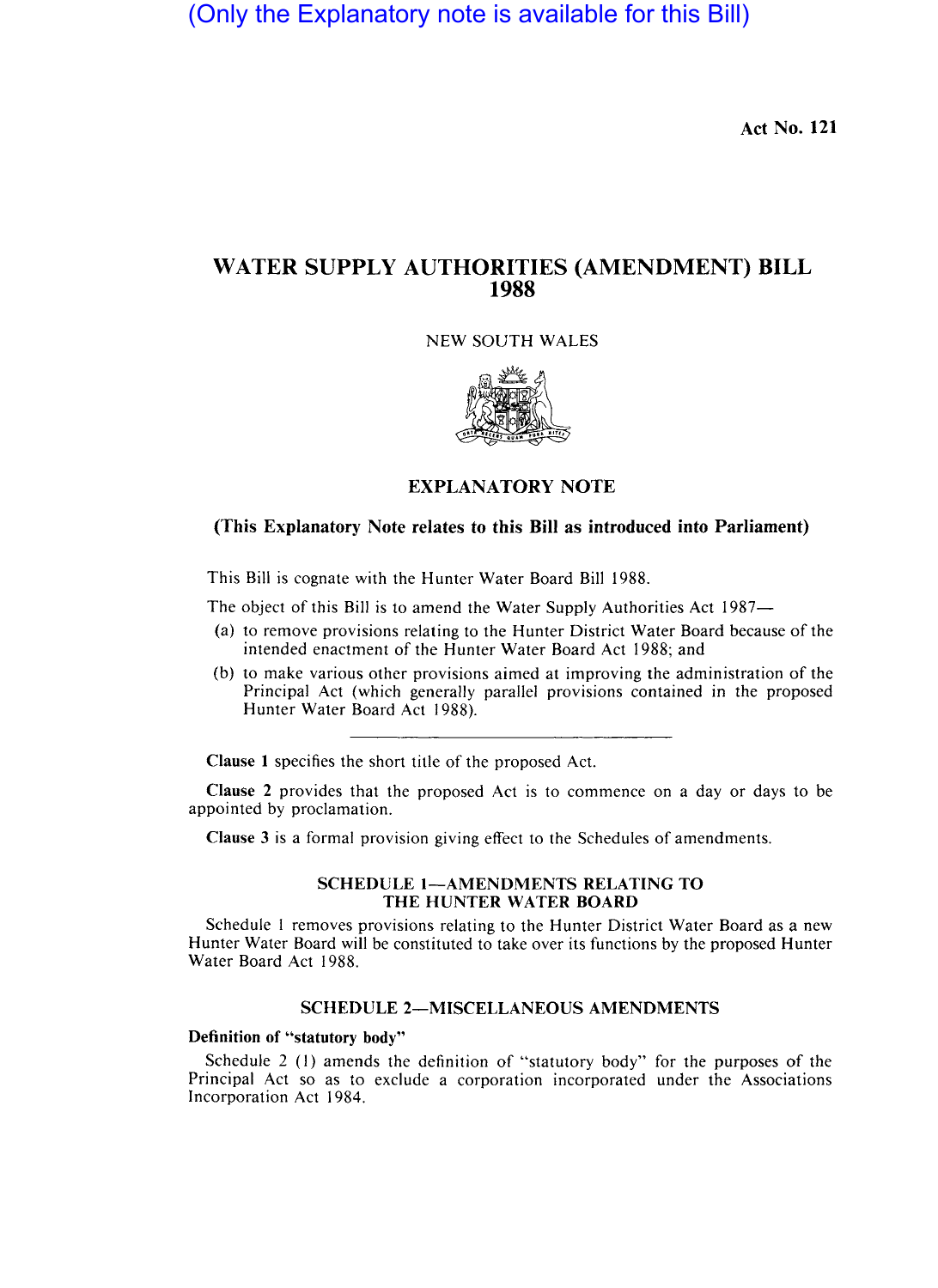### Entry on land

Schedule 2  $(2)$  makes it clear that, unless the occupier of land objects, a Water Supply Authority may, without giving prior notice, enter and occupy the land for the purpose of reading a meter, ascertaining whethe trade waste is present or escaping or making a valuation.

#### Removal of requirement to prescribe various matters

Schedule 2 (3), (4) and (5) remove eferences to prescribed employees, prescribed notices, prescribed periods of notice and prescribed persons from sections 16, 17 and 20. The relevant periods of notice will be required by those sections to be reasonable instead of being specified in regulations

Section 24 is to be amended (Schedule 2  $(6)$ ) to remove an unnecessary requirement to make regulations limiting the types of building approvals or development consents to which Division 2 (Construction of works for developers) of Part 3 applies.

Section 41 is to be amended (Schedule  $2(12)$ ) so as to allow an Authority to determine fees which are currently prescribed for certificates issued by the Authority. Particulars which may be included in those certificates will no longer need to be prescribed.

#### Connections to water or sewer mains

Schedule 2 (7) will enable a person (subject to law) to open up the surface and soil of any road or way (public or private), footpath or public reserve to connect premises with a water or sewer main of an Authority.

### Goods and services for which an Authority may levy charges

Schedule 2  $(8)$  makes it clear that an Authority may, in accordance with the regulations, impose fees and charges for any service or thing supplied or provided by it.

### Determinations by an Authority relating to service charges

Schedule  $2(9)$  (a) provides that determinations of an Authority relating to the levying of service charges on land do not have effect until approved by the Minister.

Schedule  $2(9)$  (b) enables the Governor-in-Council to extend the time for making such determinations and to authorise any action of an Authority necessary to cure any irregularity and to make a valid determination.

#### Charges on land

Schedule  $2(10)$  provides that charges made by an Authority in connection with the occupation of land are charges on the land.

Schedule 2  $(11)$  makes it clear that section 40 (sale of land for unpaid amounts) does not apply to a charge incurred before the section applied to it.

#### Persons licensed to do work

Schedule  $2(13)$  includes in the list of persons in section 48 who are allowed to do water supply, sewerage or drainage work which may affect an Authority's works a person holding an appropriate certificate of registration in force under the Plumbers, Gasfitters and Drainers Act 1979.

### Divesting of Authority's interest in land

Schedule 2 (14) enables the Governor, with the consent of the council concerned, to vest in a council, by proclamation published in the Gazette, the estate or interest of an Authority in any land on which a work of an Authority is situated.